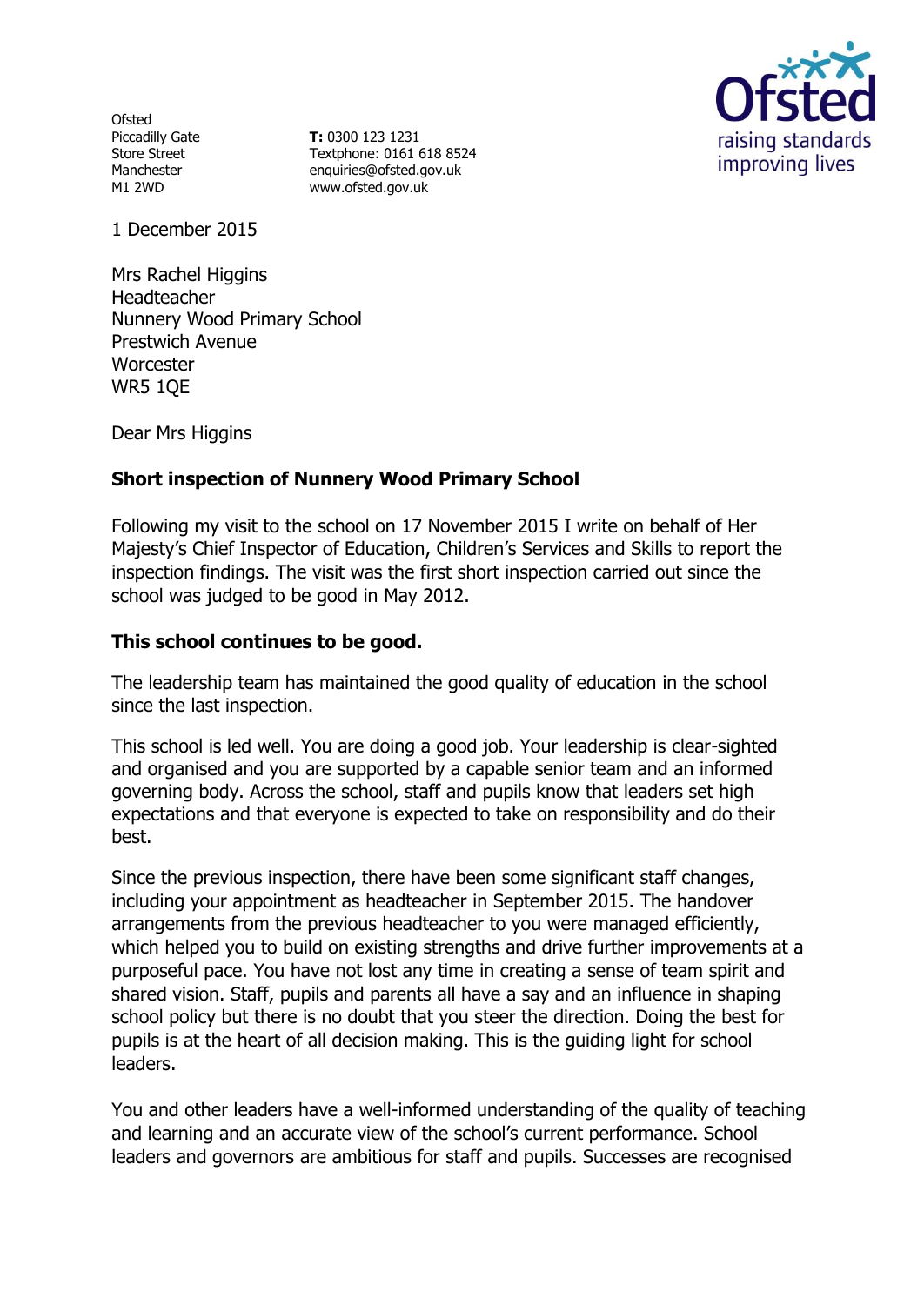

but, equally, leaders and staff are open and honest about areas where further improvements can be made.

Teaching staff receive clear and specific feedback about their work. Teachers get the chance to learn from one another, to share strong practice and receive support and guidance if necessary. Consequently, teaching continues to be effective and current pupils' progress across early years, Key Stage 1 and Key Stage 2 is good.

Over the past three years, the strong provision seen in the early years at the time of the previous inspection has been maintained and standards at the end of Key Stage 1 have risen steadily. At the end of Key Stage 2, standards in different subjects have varied. Pupils' performance in writing has been consistently above average, while standards in reading and mathematics dipped in the 2014 tests and then improved in 2015. During this inspection, the reasons behind the variations in Key Stage 2 results in different subjects were examined. It is evident that your work to maintain standards in writing and push standards higher in reading has worked. You know there is still more to be done to make sure that all pupils do as well as possible in mathematics, especially disadvantaged pupils.

## **Safeguarding is effective.**

This inspection found that the school's safeguarding arrangements and procedures operate properly and promptly. Training is up to date and record keeping is as it should be. Staff understand the reasons why such systems are in place and their responsibility to put pupil's safety first. Adults at the school can explain what they would do if they had a concern. Pupils' attendance is tracked with great care and attention and the routines for following up absence are efficient and effective. Pupils say they feel valued and safe at school and that adults will always help them, if needs be. Parents and pupils express high levels of confidence in the school's work to keep everyone safe.

# **Inspection findings**

- Leaders' routines for gathering information and using it to drive school improvement have been carefully thought through and work well. In addition to leaders' own checks on the school's work, governors actively seek out external advice and consult with all in the school community. They do this to make sure that they have a well-rounded and objective view of how well the school is doing, how others view its work, and to plan for the future. School leaders frequently ask themselves, 'Is this good enough for the pupils at Nunnery Wood? How do we know? How could it be better?'
- Teaching continues to be good. In the early years, staff show an excellent understanding of how young children learn and the majority of children are well prepared for the next steps in their learning when they move into Key Stage 1.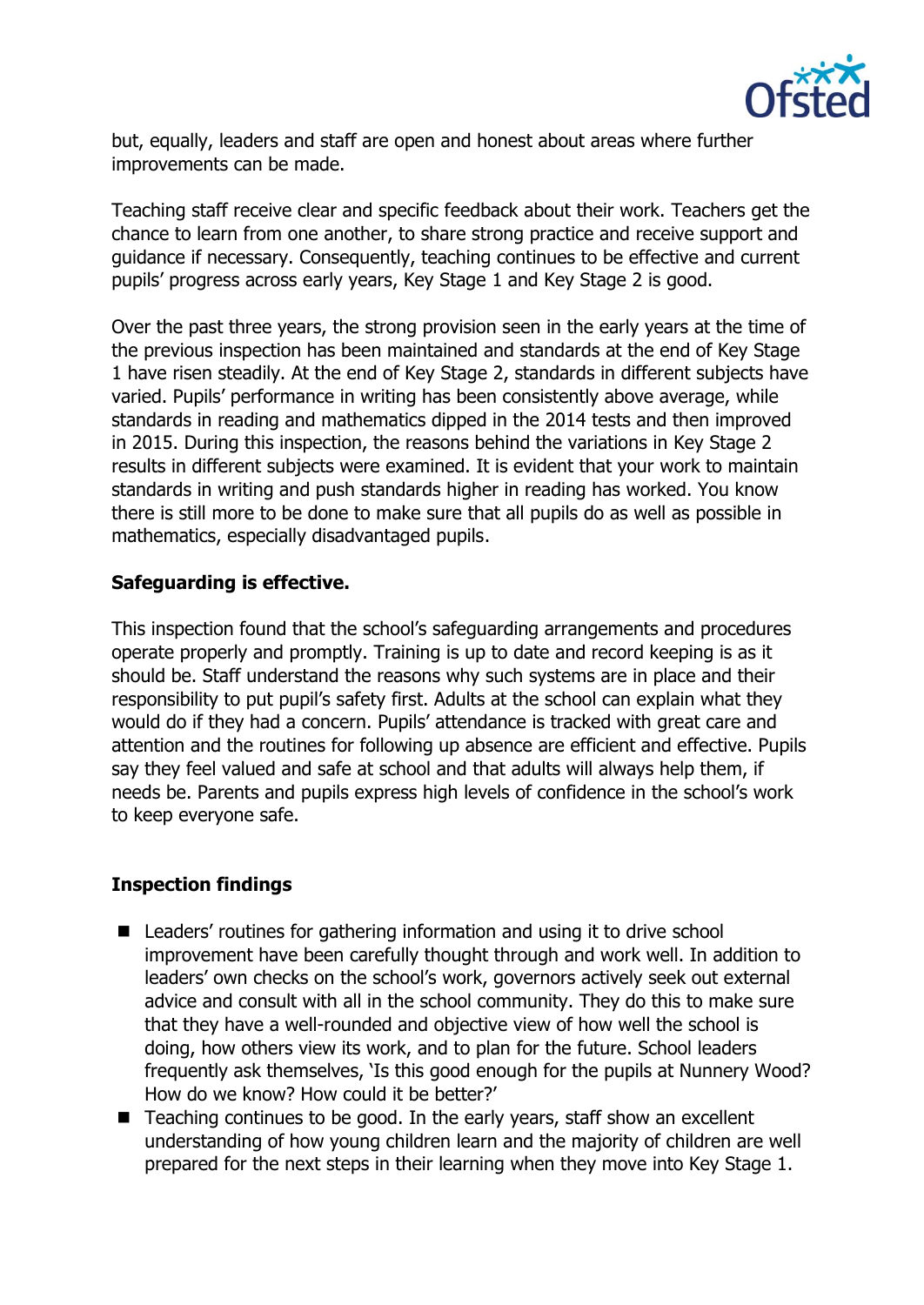

In both Key Stages 1 and 2 there is some very strong practice, especially in English teaching. Staff expertise is shared and the school's policies for marking, homework and behaviour management are implemented with consistency. Leaders have given careful thought to the introduction of new assessment methods and have taken steps to make sure that all new ways of working are manageable and accurate.

- A recent focus on improving phonics teaching (the sounds that letters represent) in the early part of the school, and the teaching of reading across the whole school, has paid off. The results from the most recent phonics check in Year 1 were above average and standards are continuing to rise. In class, pupils have a good knowledge of letter sounds and can use their skills to help them read and write. Pupils from all year groups say they enjoy books and, around the school, colourful displays promote and celebrate the joy and value of reading. A range of recent new resources, school projects and incentives to encourage regular reading at home and in school have helped standards in all classes to rise.
- In recent times, school leaders have also focused on improving teaching and learning in mathematics and there is a good deal of highly effective mathematics teaching in the school. Even so, standards in mathematics, while improved and improving, are still not as high as they could be, particularly for a small number of the most-able pupils and for some disadvantaged pupils. In just a few cases, teachers' checks on pupils' understanding lack precision and do not fully explore pupils' depth of understanding. This means that some misunderstandings are not picked up and pupils who already understand do not press on as quickly as they might. This is not commonplace but observations made during the inspection, checks on books and conversations with leaders confirm that it does happen in some classes more than others.
- A key focus of this inspection was to check how well disadvantaged pupils are keeping up with others. This was because in 2014, and again in 2015, some disadvantaged pupils in Year 6 were some way behind other pupils in reading and mathematics. At the beginning of the inspection, it was quickly apparent that school leaders had already focused their attention and efforts on this matter.
- In December 2014, governors chose to commission an external review of the way pupil premium funding was used in order to get detailed feedback about the impact of their spending upon pupils' achievement. The resulting report gave some helpful recommendations, which leaders have acted upon with marked effect.
- There is now little difference between the performance of disadvantaged and non-disadvantaged pupils in the early years and in Key Stage 1. In Key Stage 2, disadvantaged pupils do well in writing and are catching up quickly with other pupils in reading. While attainment gaps are closing in all year groups in Key Stage 2, some remain – most noticeably in mathematics. School leaders are alert to this and have set specific targets for individual pupils and teachers. Leaders keep a very close eye on progress in this area and governors receive regular reports so that they know how well pupils are doing.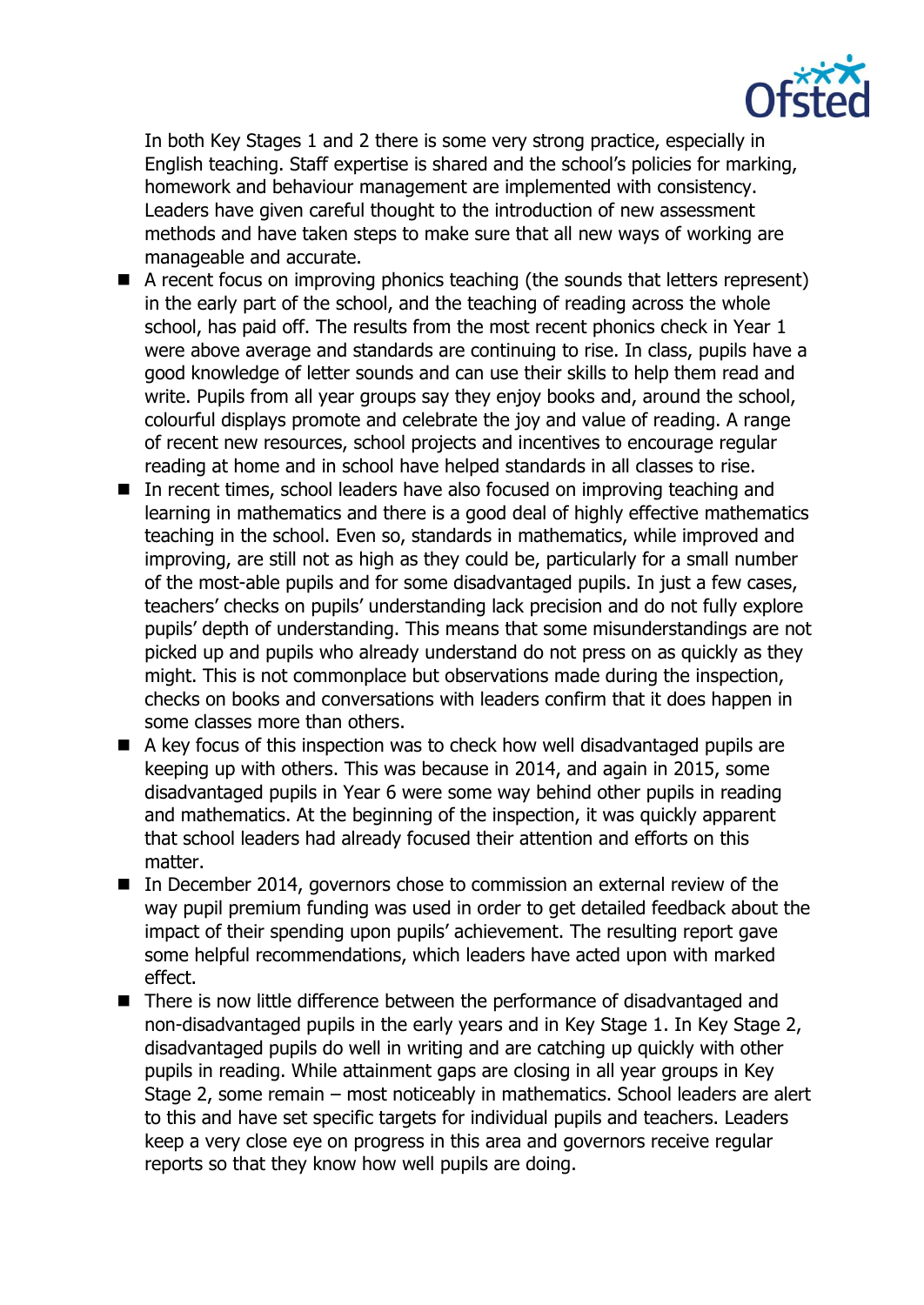

- School leaders, staff and governors regularly consult with pupils to gather their views about the quality of teaching and learning, safety matters and whether they feel the curriculum meets their needs. They listen to pupils' responses and act upon them. Pupils know this and pupils spoken to during this inspection agreed that they do have a say in what happens at school. They did, however, point out that they would like an even greater say in the range of sports on offer and in planning school assemblies.
- The breadth of subjects taught and pupils' involvement in shaping the curriculum are notable strengths. A 'curriculum charter' sets out pupils' entitlement (agreed between pupils and staff) to a range of activities, subjects and enrichment events.
- $\blacksquare$  It is also worth noting the imaginative ways in which staff weave in exciting activities and promote worthy values through class lessons and whole-school assemblies. Whether learning about Victorian teaching methods or taking part in an act of collective remembrance on Armistice Day, pupils are prompted to reflect on the difference between right and wrong and consider how changes over time have shaped the modern world.
- $\blacksquare$  In lessons, pupils are attentive and responsive to their teachers. In turn, teachers are attentive to their pupils. Staff present themselves as good role models who promote positive attitudes and behaviours and are ready to listen if anyone has a worry or concern. In their responses on Parent View, parents praised the good pastoral care at the school. Any problems or upsets that do arise at school are dealt with swiftly because, as several pupils said, 'Nothing gets past the teachers here. They notice everything.'
- **Parents express very positive views about the school and describe it as a** 'listening school' with approachable staff and good leadership. A number of parents also commented positively about the information provided for them and the school's work to promote and develop the learning partnership between home and school.

# **Next steps for the school**

Leaders and governors should ensure that:

- any remaining attainment gaps between disadvantaged and non-disadvantaged pupils, especially in mathematics in some Key Stage 2 classes, are reduced further
- $\blacksquare$  there is a focus on sharpening the precision of some teachers' checks on pupils' understanding in mathematics, so that all groups of pupils make the best possible progress in this subject.

Yours sincerely

Martin Pye **Her Majesty's Inspector**